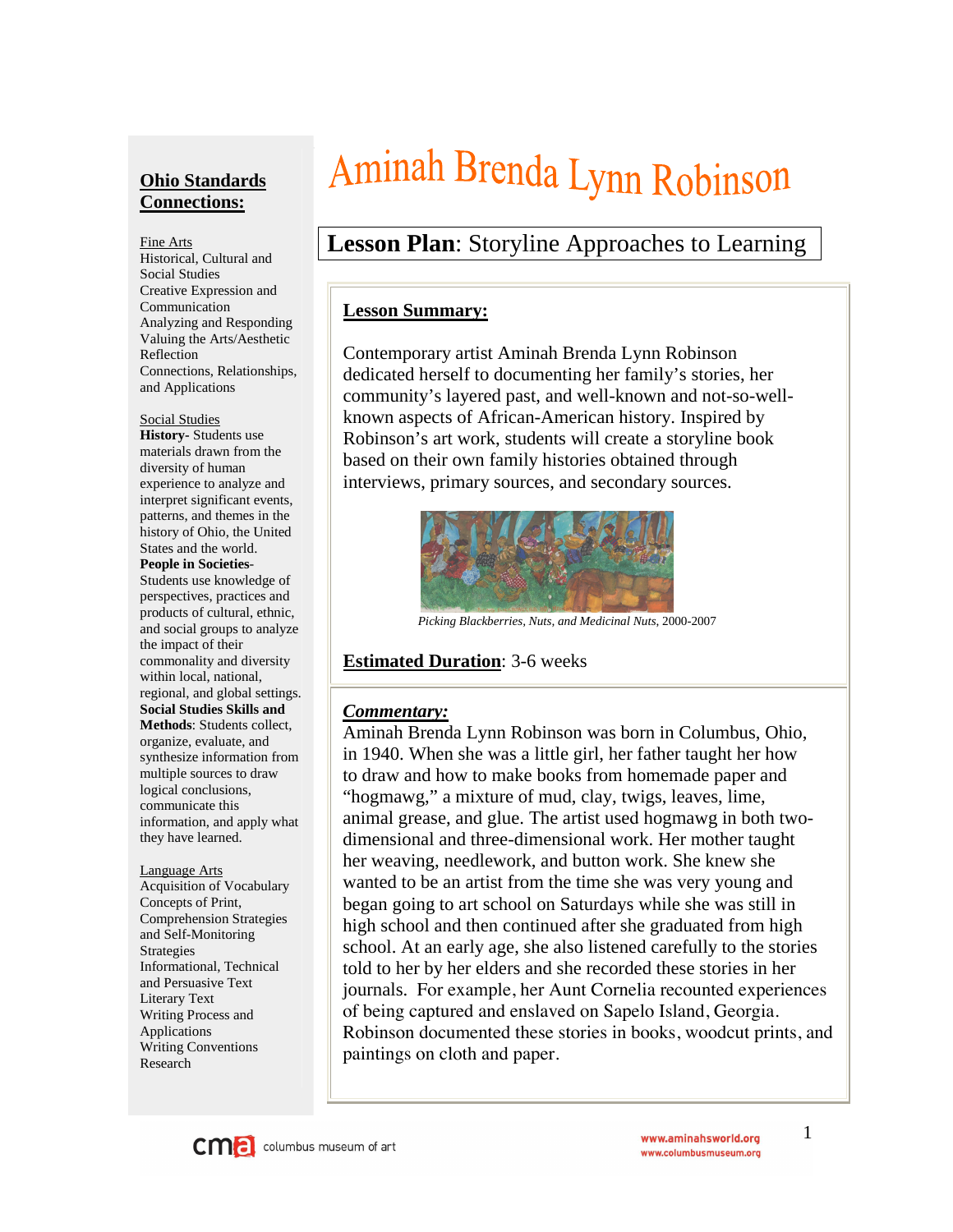**Downloadable images that relate to this lesson plan are available in the "Teach" section of this Web site:**  *Poindexter Village- First Families Makin' Sweet Soap One Day in 1307 AD: King Abubakari II Roots Begin with Goree Island Life Along Water Street*

#### **Pre-Assessment:**

Discuss the work of Aminah Robinson in class. For related information, borrow from the school or public library *Symphonic Poem: The Art of Aminah Brenda Lynn*; *A Street Called Home* by Aminah Robinson; and *To Be a Drum*, a book written by Evelyn Coleman and illustrated by Aminah. Read and discuss these books with the class. Show students examples of Aminah's art downloadable from this site. Ask them: What stories is Aminah telling? How do you think she learned about family stories? What kinds of materials does she use to make her work? Why do you think she uses buttons, neckties, and other fabrics? What are some primary sources someone could look at to find out about their family's history? (marriage license, military discharge paper, letters, diary, photos, entries in a family bible or book, etc.)What kinds of primary sources does your family have?

#### **Scoring Guidelines:**

The pre-assessment discussion and exploration provide opportunities to gather information on students' prior knowledge about the use of primary and secondary sources, their familiarity with the artist, and their experience in talking with elders. Participation notes could be made to monitor students individually.

#### **Instructional Procedures**

1. Download images or obtain books Aminah has illustrated and discuss them with the class. Emphasize a story she tells in each example. Discuss her work in *To Be a Drum*. Have them list the important points in the story such as Africa before people were forced into enslavement, Middle Passage; Enslaved people working in the fields; enslaved people's survival by means of music and dance; freedom to invent; freedom to protest; freedom to be want you want to be.



2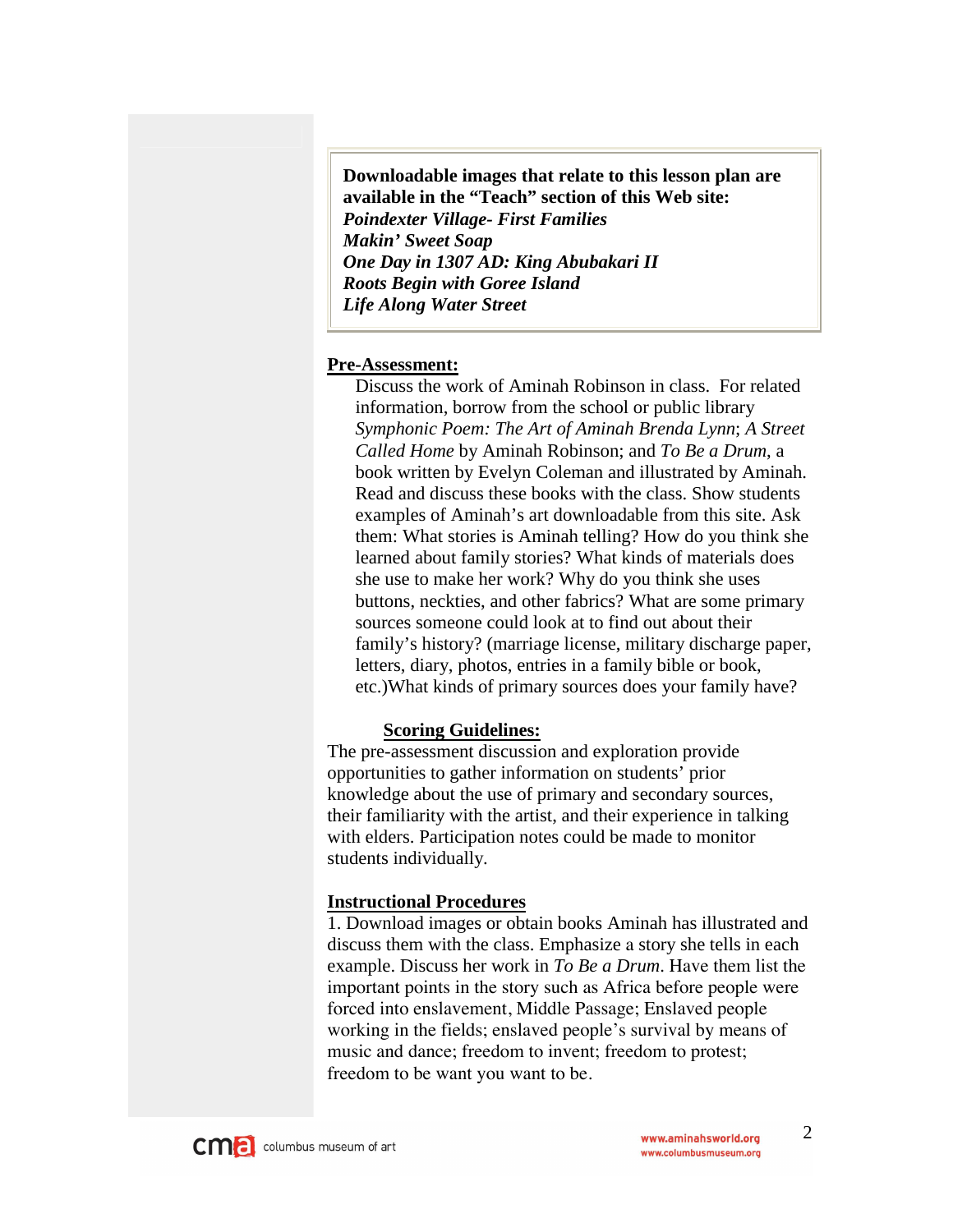2. Discuss *Sankofa*, the African concept of the necessity of understanding the past in order to go forward. This idea is central to Aminah's work. Introduce the concept of listening to and interviewing elders in order to know the past.

3. Have students interview their grandparents, any other older family member, or community elder. Visit https:// storycorps.org/participate/great-questions for thoughtful questions. Have them seek information from any primary sources such as marriage licenses, birth certificates, or military papers and include it in their storyline. When they present to class, have them note primary sources. In their journals, have them sketch a family tree that begins with at least grandparents and ends with their siblings. If students do not have this information, have them make a storyline about their own life journey to the present.

4. Students select at least four important and/or interesting points from their interviews to include in their accordion books.

5. Have the students create a storyline accordion book with the information they obtain. Their storylines should combine drawings and words to illustrate stories they have learned. The illustrations can be of stories of everyday occurrences or they can be about an important event such as a holiday gathering, a wedding, or a birth.

To actually make the storyline book, students sew pieces of heavy construction paper together with buttons and thread in the style of Aminah Robinson (see *Life Along Water Street*). Their books can be horizontal or vertical.



6. Students enter captions describing important/interesting points about their subject leaving room for illustrations.

7. Students select the media (pen and ink; colored pencil; fabric, etc) and illustrate their books.

8. Students share their final book with class.

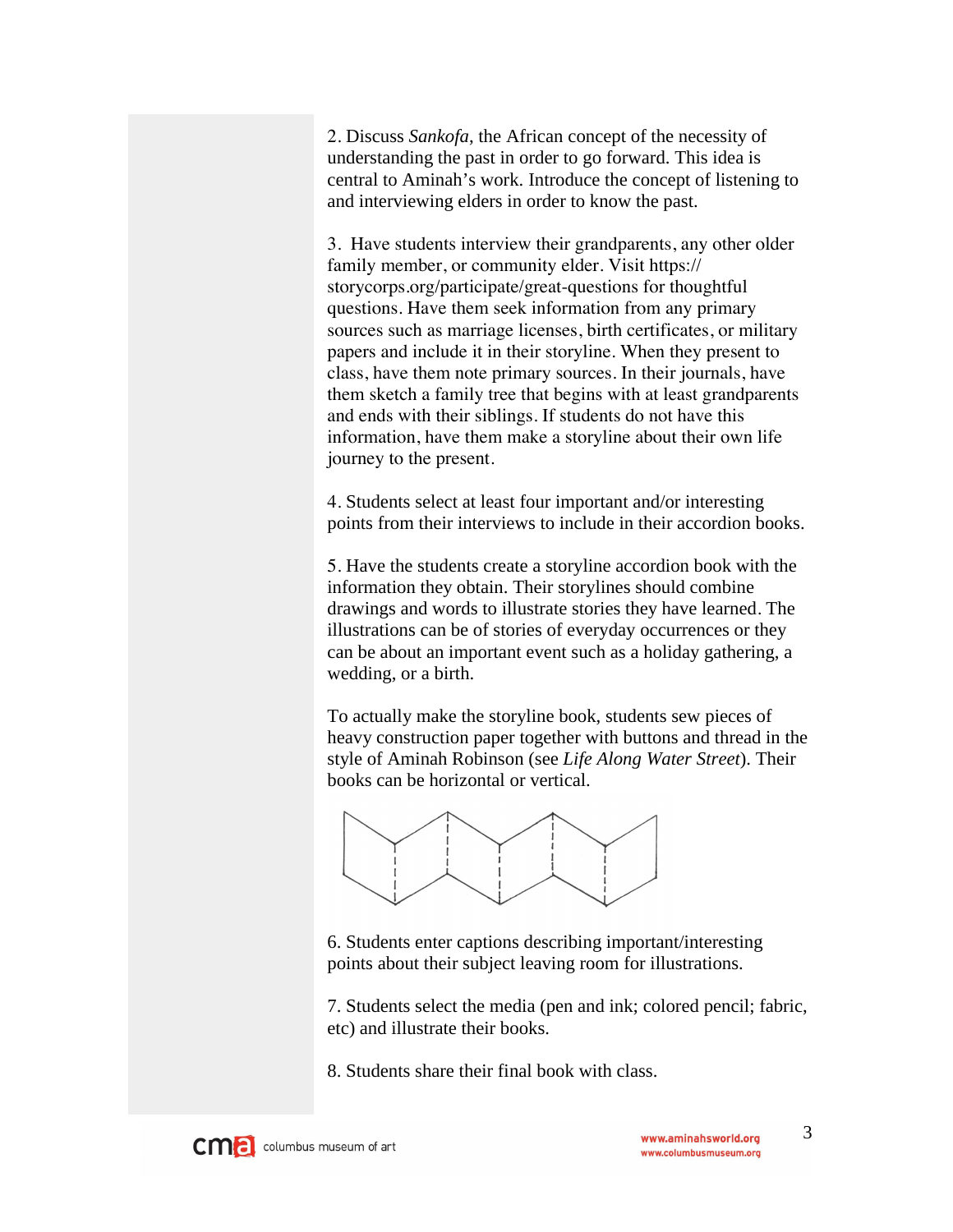**Differentiated Instructional Support** This lesson can be modified for grade levels 4-12.

**Extension** Instead of focusing on their own lives, students can focus on events from American or world history and create a storyline book such as one on the Civil War, on modern inventions, or any subject related to classroom curriculum.

#### **Homework Options and Home Connections**

Students need to do interviews outside of class and also work with their families to find primary source material.

**Interdisciplinary Connections** This arts-based lesson relates directly to social studies and language arts.

#### **Materials and Resources:**

| For teachers | Books by and about Aminah Robinson;<br>reproductions of her work. Obtain a copy of<br>To Be A Drum, written by Evelyn Coleman<br>and illustrated by Aminah Brenda Lynn<br>Robinson (Albert Whitman & Company,<br>1998) |
|--------------|------------------------------------------------------------------------------------------------------------------------------------------------------------------------------------------------------------------------|
| For students | - Heavy construction paper or cloth<br>- Cloth markers<br>- Buttons, beads, ties, fabric scraps<br>- Needle and heavy thread or embroidery floss<br>- Fabric glue<br>- Downloadable images from this Web site          |

#### **Key Vocabulary**

**Family tree**- an illustration that shows the relationships between members of a family

**Hogmawg-** a mixture of mud, pig grease, dyes, sticks, glue, and lime that Robinson uses in two- and three-dimensional work

**Middle Passage** – the period between the 1500s and 1860s when millions of Africans were forced into ships and brought to the Americas as enslaved people.

**Primary sources** are firsthand documents such as poems, diaries, court records, and interviews. Primary sources are records of events as they are first described, without any interpretation or commentary. They are also sets of data, such as census statistics, which have been tabulated, but not interpreted.

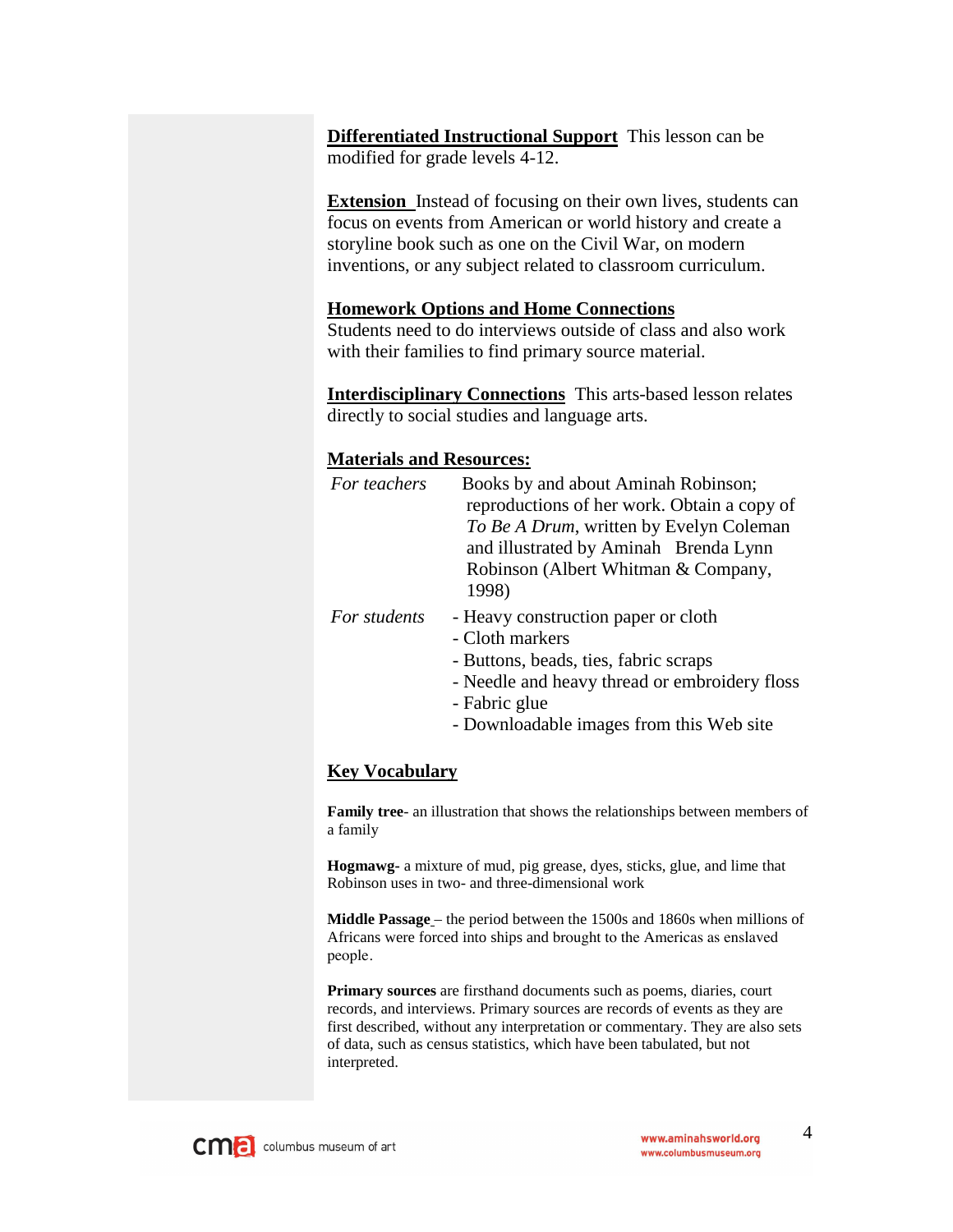**RagGonNon** – Amianh Robinson's word for a complex work of art that is never finished

*Sankofa*- the African concept of the necessity of knowing one's past in order to live in the present and go forward in the future

**Secondary sources** offer an analysis or a restatement of primary sources. They often attempt to describe or explain primary sources. Some secondary sources not only analyze primary sources, but use them to argue a contention or to persuade the reader to hold a certain opinion. Examples of secondary sources include: dictionaries, encyclopedias, textbooks, and books and articles that interpret or review research works

**Storyline** – a story based on a particular timeline of events

#### **Technology Connections**

Students use Aminah's World Web site to learn about the artist's life and work

**Research Connections** Students conduct research based on interviews, primary sources, secondary sources, and online searches.

**General Tips** If students have difficulty finding significant milestones from their interviews, they can also incorporate historical events from the particular time and place of their stories.

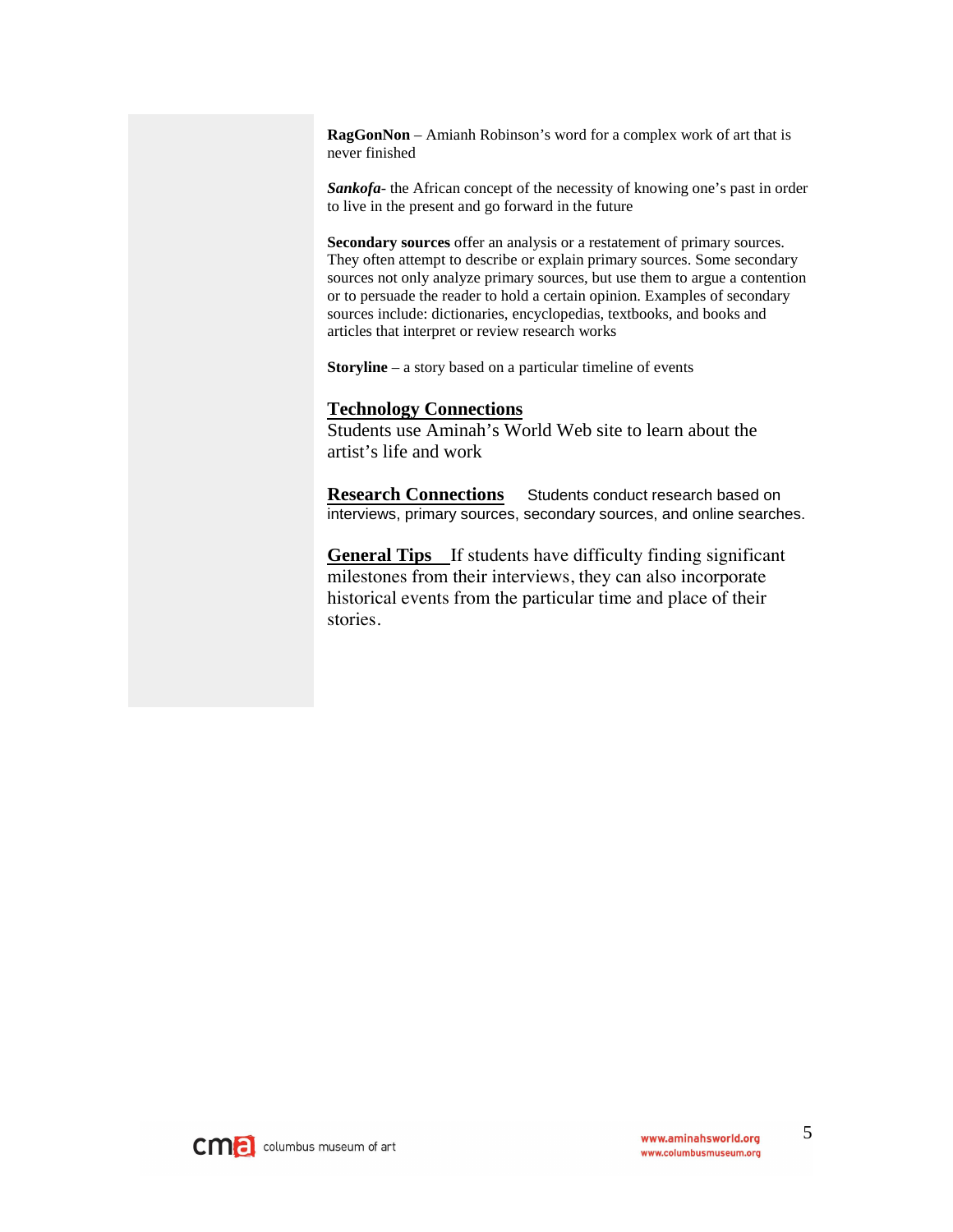#### **GREAT INTERVIEW QUESTIONS**

Questions for interviewing older family member from www.storycorps.net/resord-your-stroy/question-generator.

#### **Growing Up**

- 1. Where and when were you born?
- 2. Where did you grow up?
- 3. What was it like?
- 4. Who were your parents?
- 5. What were your parents like?
- 6. Did you ever get into trouble? What was the worst thing you did?
- 7. Do you have sisters or brothers? What were they like growing up?
- 8. What did you look like?
- 9. Were you happy? What is your best memory? Your worst?
- 10. What was your favorite toy?
- 11. Did you have a nickname? How'd you get it?
- 12. How did you spend a perfect day when you were young?

#### **School**

- 1. Did you enjoy school?
- 2. What kind of student were you?
- 3. What did you do for fun?
- 4. Are you still friends with anyone from that time in your life?
- 5. What are your best and worst memories of grade school? Middle school? High school?
- 6. Do you have a teacher that greatly influenced you? If so, tell me about him or her.

#### **Love and Relationships**

- 1. When did you first fall in love?
- 2. What was your first serious relationship?

#### **Marriage**

- 1. How did you meet your husband/wife?
- 2. How did you know he/she was "the one"?
- 3. How did you propose?
- 4. What were the best times? The worst times?
- 5. What advice do you have for young couples?

#### **Raising Children**

- 1. How did you first find out you were going to be a parent? How did you feel?
- 2. Can you describe the way you felt when you first saw your child?
- 3. How has being a parent change you?
- 4. What are your dreams for your children?

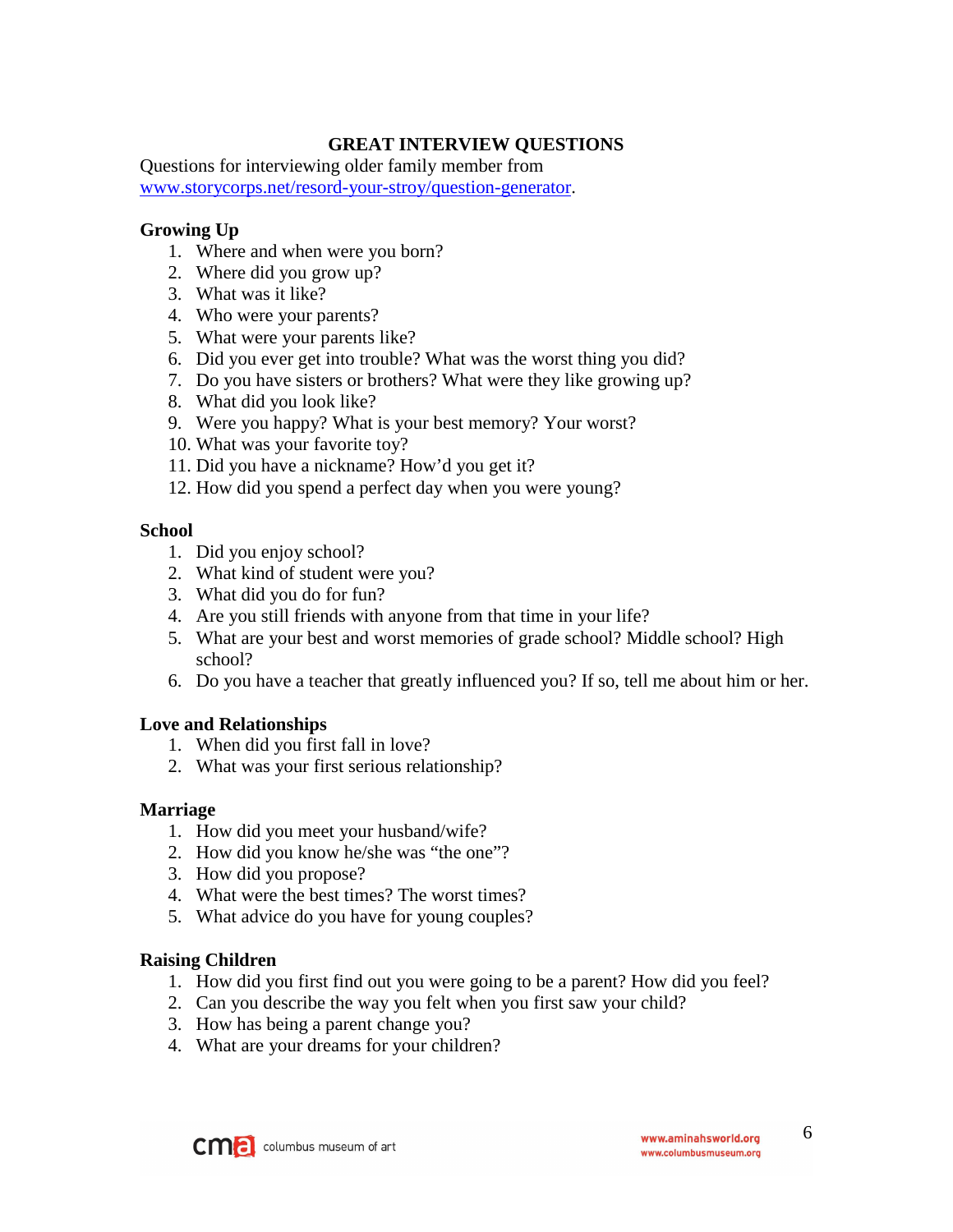#### **Working**

- 1. What do you do (what did you do) for a living?
- 2. Do you like your job?
- 3. When you were young, what did you hope to be?
- 4. What lessons have your life work taught you?
- 5. If you could do anything now, what would you do?
- 6. Do you look forward to retiring? Or have you retired? What are your plans?

### **Family Heritage**

- 1. What is your ethnic background?
- 2. Where is your mom's family from? Where is your dad's family from?
- 3. What traditions have been passed down in your family?
- 4. Who were your favorite relatives?

### **Military Service**

- 1. Were you in the military?
- 2. Did you go to war? What was it like?
- 3. How did serving in the military change you?
- 4. During your service, can you recall times you were afraid?
- 5. What did you learn from your time in the military?

#### **Hand-It-Down**

- 1. What advice do you have for me?
- 2. What is the most important thing you have learned from life?
- 3. Do you have any regrets?
- 4. What are your plans for the future?

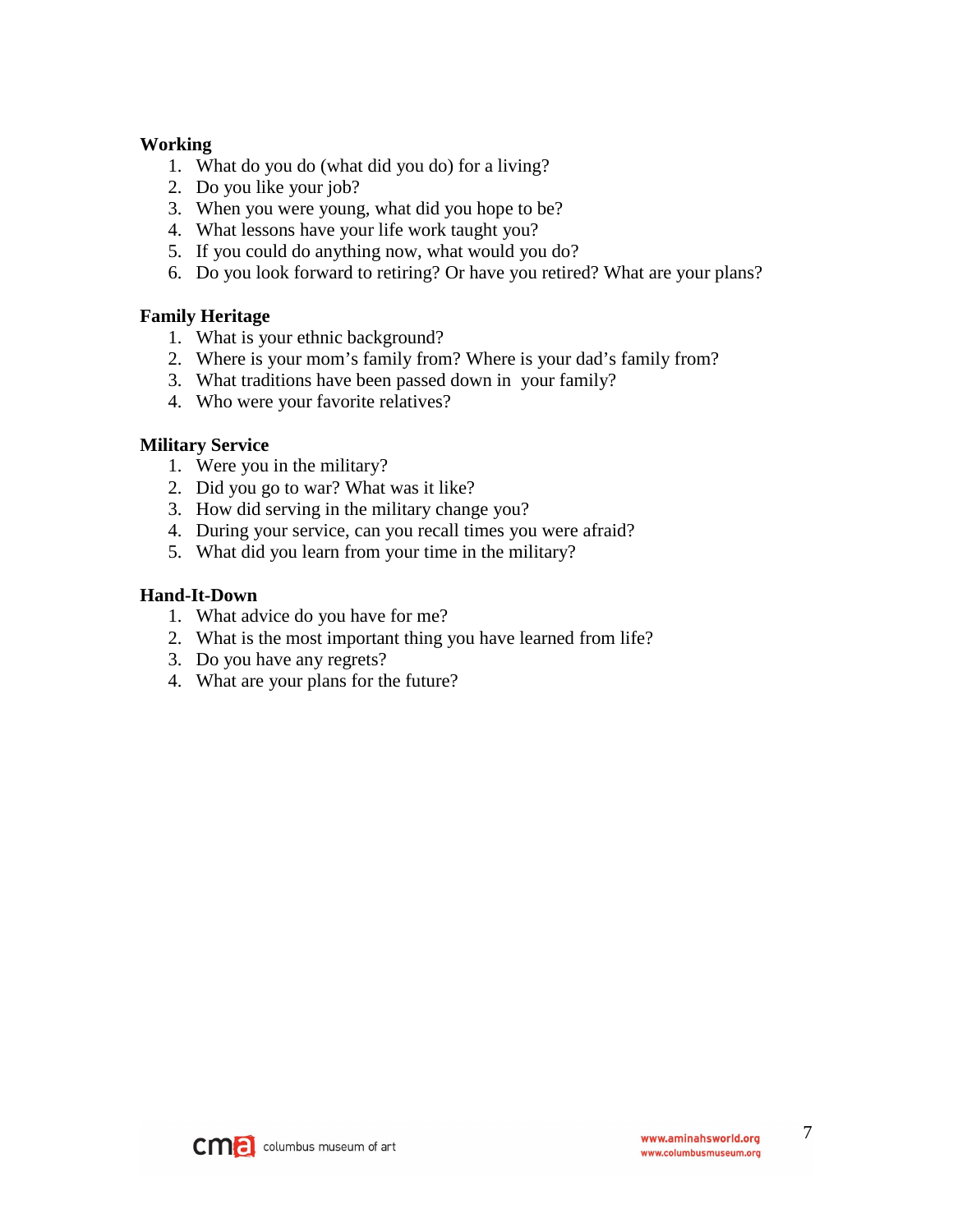#### STORYLINE - ASSESSMENT

NAME \_\_\_\_\_\_\_\_\_\_\_\_\_\_\_\_\_\_\_\_\_\_\_\_\_\_\_\_\_\_\_\_\_\_\_\_\_\_DATE: \_\_\_\_\_\_\_\_\_\_\_\_

|                                                                                                                                                              | Excellent | Good/Proficient | Average/Marginal | <b>Needs</b> |
|--------------------------------------------------------------------------------------------------------------------------------------------------------------|-----------|-----------------|------------------|--------------|
| Interviews/journal<br>Conducts<br>interview with<br>older person<br>using suggested<br>questions; records<br>responses in<br>organized fashion<br>in journal |           |                 |                  | Improvement  |
| Organization<br>Selects interesting<br>and important<br>items to enter in<br>timeline book;<br>sites primary<br>source, if possible                          |           |                 |                  |              |
| Understanding<br>Recognizes and<br>describes<br>Robinson's work<br>orally or in<br>written paragraph<br>with detail and<br>clarity                           |           |                 |                  |              |
| Implementation<br>Creates a book<br>that creatively<br>combines and<br>communicates<br>family history<br>and original art                                    |           |                 |                  |              |

If you could do this project over again, what would you do differently?

What did you learn from completing this project?